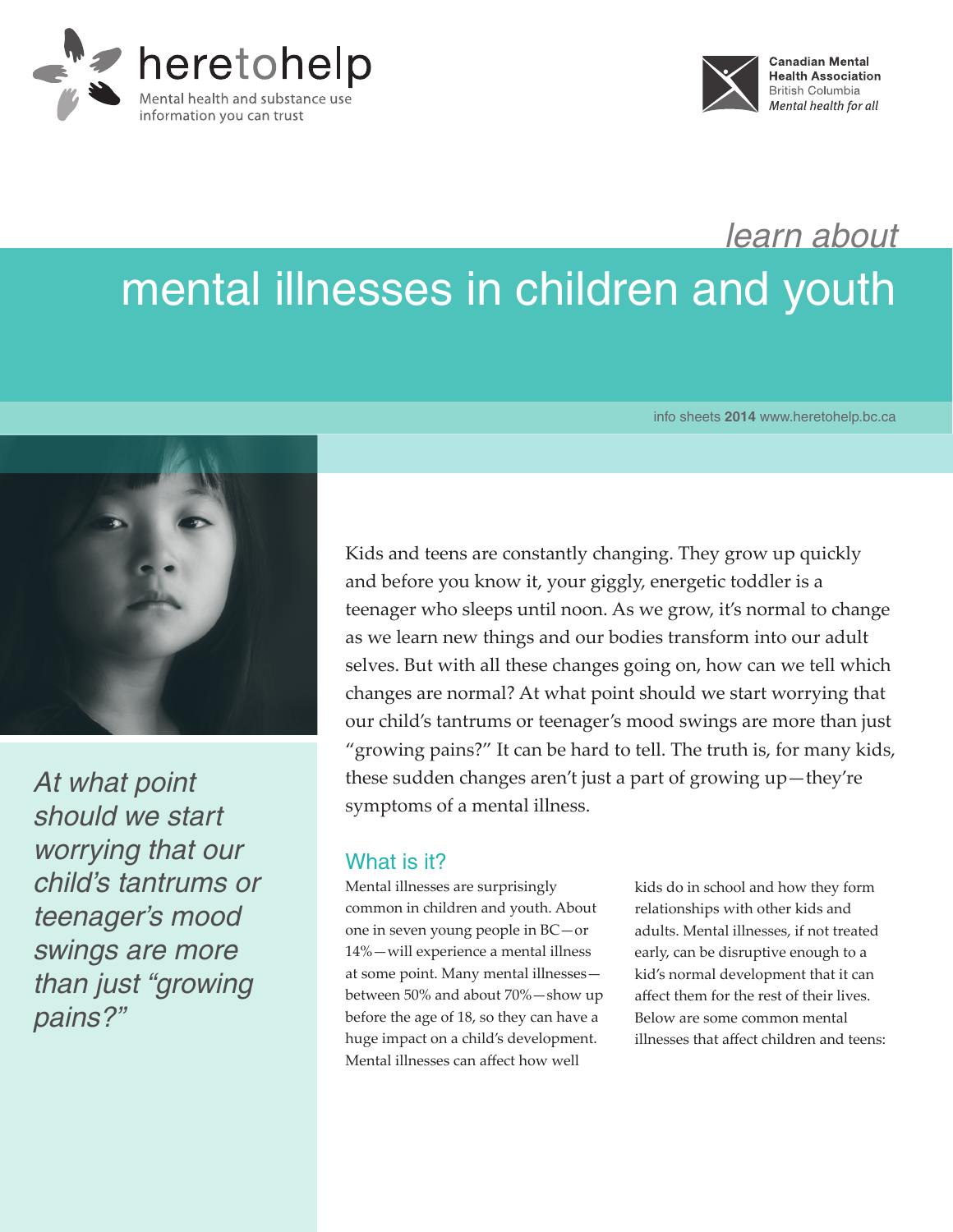# mental illnesses in children and youth

# could my child have a mental illness?

It can be hard to tell the difference between normal changes as a child grows, and the symptoms of mental illness. Has your child:

- $\Box$  Shown sudden changes in their behaviour? (e.g., an active child becomes quiet and withdrawn or a good student suddenly starts getting poor grades)
- $\Box$  Suddenly changed their feelings? (e.g., a child may show signs of feeling unhappy, worried, guilty, angry, fearful, hopeless or rejected)
- $\Box$  Started avoiding places or situations that others don't routinely avoid?
- $\Box$  Recently complained of physical problems like frequent headaches or stomach aches, problems eating or sleeping, or a general lack of energy?
- $\Box$  Started suddenly keeping to themselves?
- $\Box$  Started to use (or is using more) alcohol or other drugs, especially when alone?
- $\Box$  Shown signs that they're having trouble coping with regular activities and everyday problems?
- $\Box$  Shown little regard for the feelings or property of others?
- $\Box$  Expressed terror or disgust over their weight, or changed how they eat, in unhealthy ways?
- $\Box$  Started making odd or repetitive movements beyond regular playing?
- $\Box$  Deliberately hurt themselves or talked of suicide?

If your child is showing one or more of these changes, and it's impacting their daily life, the best thing to do is talk to them about how they're feeling and then talk to your family doctor to rule out other explanations. Then, it's important to connect to other supports in the school and community. Keep in mind that all talk of suicide must be taken seriously.

- Anxiety disorders are the most common illness to affect children and youth. About 6% of kids experience an anxiety disorder at some point. Anxiety disorders can cause kids to be extremely afraid of things or situations to the point that it interferes with daily life.
- **• Attention-deficit/hyperactivity disorder** (ADHD) affects just under 5% of BC children at any given time. ADHD makes it very difficult for kids to focus their attention. A child with ADHD is also more impulsive and harder to settle down than other children.
- **• Conduct disorder** affects about 3% of BC children. It leads children to be extremely aggressive and destructive toward other people, pets or property. They may also seem like they don't care about important but basic rules, such as by doing things like regularly skipping school or running away from home.
- **• Depression** is a mood disorder that shows up most often during the teenage years. About 3.5% of young people in BC experience depression. Depression can affect a child or youth's attitudes and emotions, making them feel unusually sad or irritated for more than two weeks at a time.
- **• Psychosis** is a condition that involves loss of contact with reality. It affects 3% of the total population but most often appears later in adolescence and early adulthood. It can be seen on its own or with many of the illnesses mentioned in this info sheet.
- **Bipolar disorder** is a mood disorder that may affect up to about 1% of young people. It usually starts during the teenage years, but in rare cases, it may be seen in younger children. Bipolar disorder can cause a young person's moods to change back and forth between extremely high moods, called mania, and extremely low moods, called depression.
- **Eating disorders** are less common in young children, but the risk increases with age. Anorexia affects up to 1% of young males and females aged 15-24, and bulimia affects up to 3% of young people in Canada. Eating disorders involve a distorted body image along with seriously harmful behaviours to manage food and weight, making it difficult to nourish oneself properly.
- **Schizophrenia** affects about 1% of the total population, and usually shows up between the ages of 15 and 25. Schizophrenia makes it hard for people to think and speak in an organized way. It can also cause people to lose touch with reality.
- **• Suicide** often goes alongside a mental illness. Suicide continues to be the second leading cause of death among 15 to 24 year-olds in BC, after motor vehicle accidents. Suicidal thinking or attempts are also common. A BC survey found that in one year, 5% of youth had made a suicide attempt and 12% seriously thought about suicide.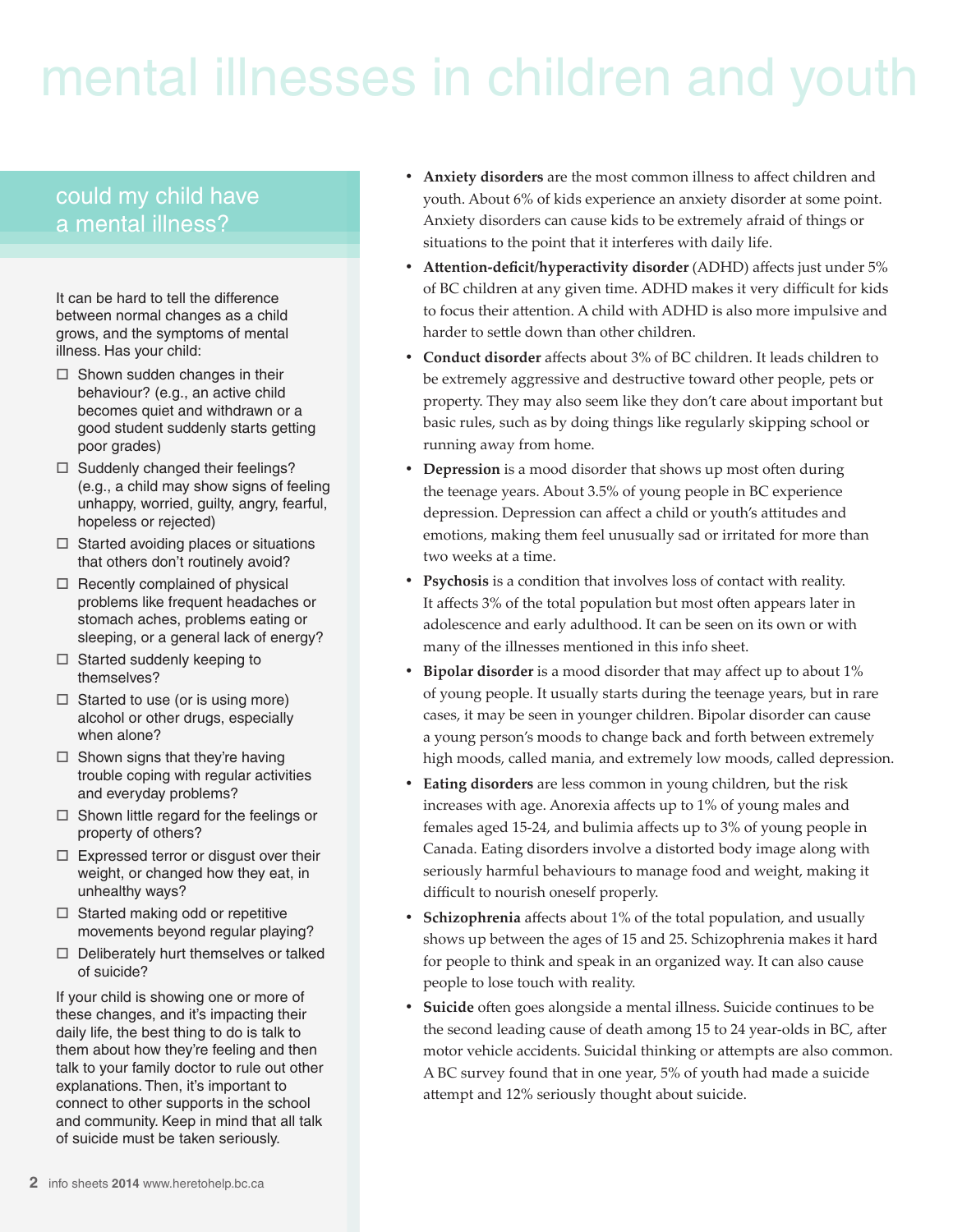# mental illnesses in children and youth

### What can I do about it?

Unfortunately, only one in four kids and teens in Canada who need mental health treatment can get it. There are many reasons for this. Parents and caregivers can have mixed feelings about getting their children help for their mental illness. They may worry about being blamed for their child's change in behaviour, or they worry about what treatments may be tried. Mental illnesses can be frightening, and many people worry what others will think if they talk about their experiences. The good news is that mental illnesses can be treated successfully, and early treatment can help reduce the impact of a mental illness on your child's life. The kind of treatment that works best for your child will depend on your child's needs. Talk to your doctor to learn more about the different options.

#### **Counseling:**

- **• Cognitive-behavioural therapy**
- —Helps young people recognize and change thinking patterns and behaviours that are not good for their mental health
- **• Family therapy**—Can help you look at what you can do as a family to help your child through their mental illness, and manage behaviours.

**• Interpersonal therapy** —Helps young people to feel more comfortable interacting with others.

**• Educational interventions** —Can help your child by teaching them ways to manage the time in the classroom.

**Medication:** There many different types of medications that are being prescribed to kids including medications for mood, for anxiety, for psychosis, and for ADHD. If you aren't comfortable with your child taking medications, then express your concerns to your doctor. They can explain which medications, if any, would be right for your child and go over the benefits and risks of medications with you. For young people, medications are usually not the first type of treatment considered. If they're suggested, they are usually meant to work in connection with other treatments or supports.

#### **Support groups:**

- For teens, groups of others who've gone through or are going through what you're going through (sometimes called peer support groups)
- Groups for family members of someone with a mental illness, including children, to meet other families in similar situations

## who does it affect?

Just as with adults, mental illnesses can affect kids and teens from all family types and cultural backgrounds. Kids and teens in certain situations, though, can be at higher risk for mental illnesses and may also face additional barriers to getting help. Some of these situations include:

- $\Box$  Young people with a family history of mental illness
- $\Box$  New immigrants and refugees
- □ Aboriginal children and youth
- $\Box$  Young people who've gone through a major life change such as moving to a new city or new school
- $\Box$  Young people who have faced or witnessed trauma, including abuse
- □ Gay, lesbian, bisexual or transgendered youth
- $\Box$  Young people with substance use problems